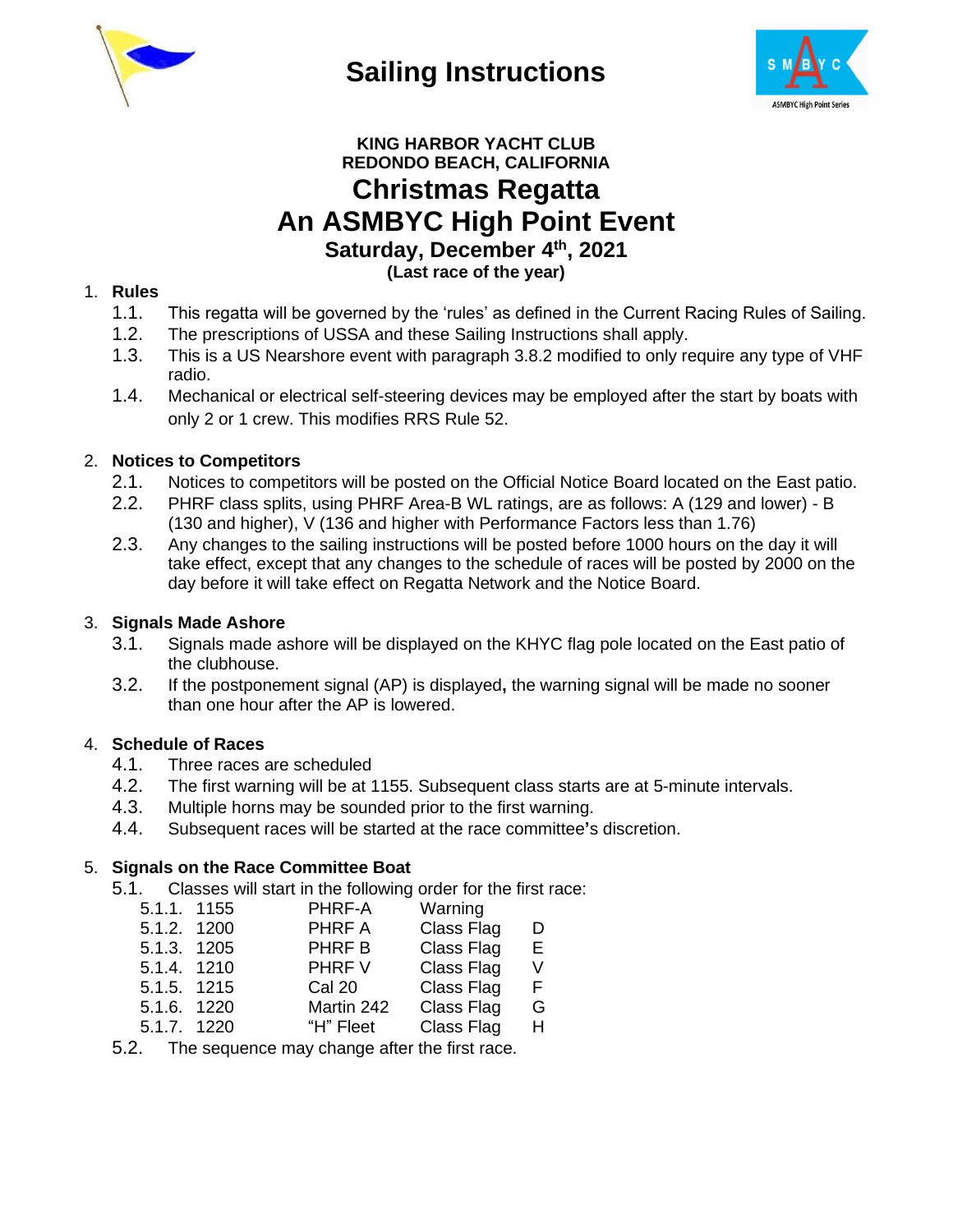

**Sailing Instructions**



# 6. **The Race Course**

- 6.1. The racing area will be per the current KHYC Race Mark Guide.
- 6.2. There will be three races chosen from those listed on the Course Chart for this event.

# 7. **Marks**

7.1. Marks are spar buoys or inflatable replacements in the approximate positions defined on the current KHYC Race Mark Guide.

#### 8. **The Start**

- 8.1. Race will be started using rule 26 with classes starting per paragraphs 5 and 6 of this document.
- 8.2. The starting area will be in the approximate location of the USCG reported position of Smark.
- 8.3. The starting line will be between a staff displaying an orange flag on the race committee boat and a staff with an orange flag floating to port from the race committee boat. **The start line is restricted except when starting**.
- 8.4. All boats must check in with the Race Committee on the water prior to the first-class warning signal.
- 8.5. Boats whose preparatory signal has not been made shall **keep clear of** those boats whose preparatory signal has been made.
- 8.6. The Race Committee will attempt to call on the course side (OCS) boats on VHF channel 78 after the starting signal.
- 8.7. Failure to call a boat OCS is not grounds for redress.

#### 9. **The Finish**

9.1. The finish line will be between a staff displaying an orange flag on the starboard side of the race committee boat and a staff with an orange flag floating to starboard from the race committee boat. **The finish line is restricted except when finishing**.

#### 10. **Penalty System**

- 10.1. The 720-degree turn penalty is replaced with a 360-degree turn penalty, to include one tack and one jibe, modifying the Scoring Penalty, rules 44.1 & 44.2. Rule 44.3 shall not apply.
- 10.2. Boats that accept and execute the turn's penalty shall sign up to that effect on the form posted on the Official Notice Board after the days' racing and within the protest time limit.

#### 11. **Time Limit**

- 11.1. Boats failing to start within four minutes after their start signal shall be scored did not start (DNS).
- 12. Boats failing to finish within 30 minutes after the first boat of their class has finished will be scored did not finish (DNF)

#### 13. **Protests**

- 13.1. Boats intending to protest must notify the RC boat upon finishing.
- 13.2. Protests shall be written on forms available at the club and delivered to the Race Chairman, or PRO within 45 minutes after the race committee boat docks.
- 13.3. The Committee will sound one signal and post docking time on the Official Notice Board.
- 13.4. Protests will be posted as they are submitted.
- 13.5. Protests will be heard in the approximate order of receipt as soon as possible.